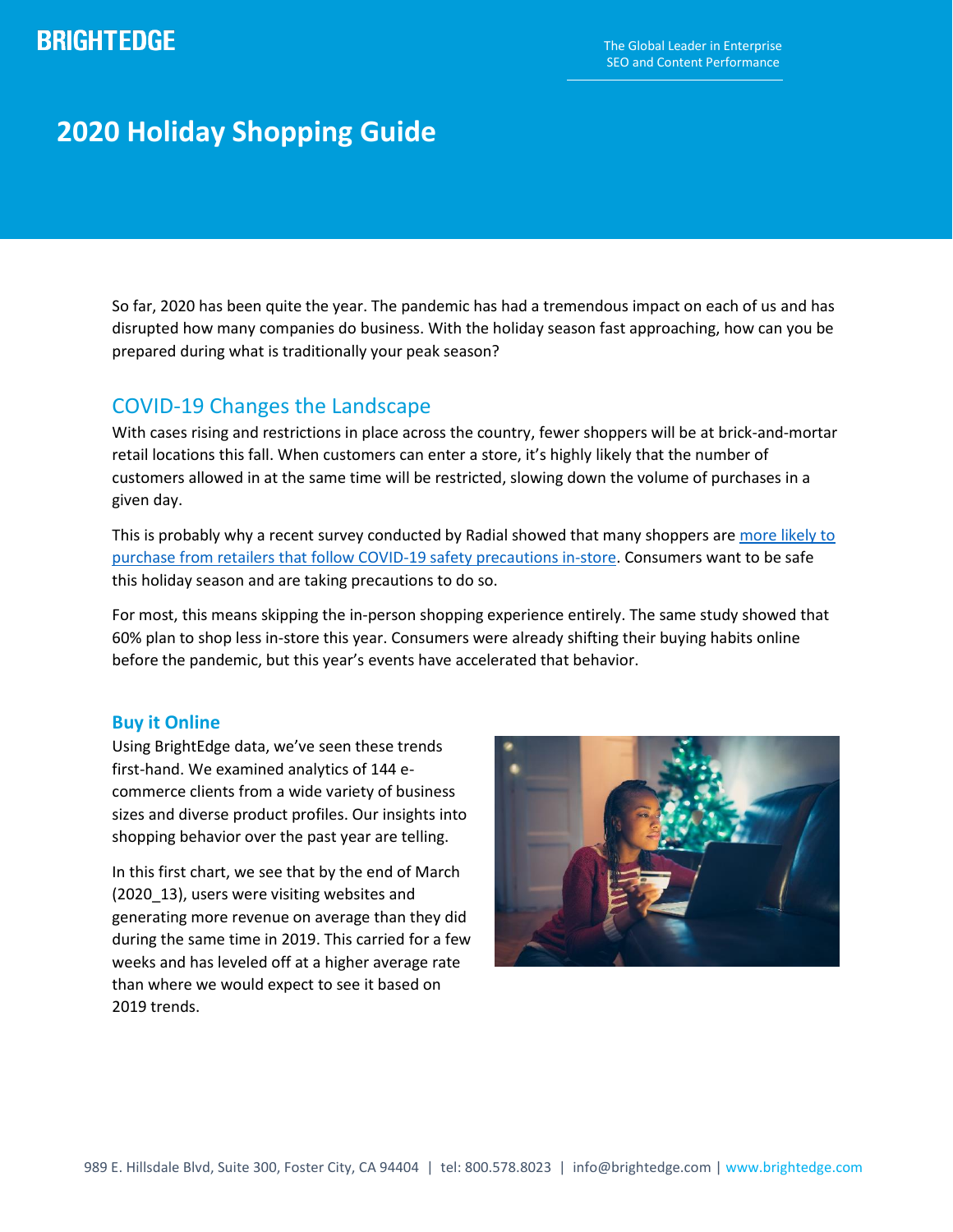

*Figure 1 - Avg Visits, Avg Page Views, Avg Revenue over Time (shown as Year\_wk#)*

Next, we investigated how these shoppers may be changing their behavior. This chart shows a shift starting around the same time frame, of users increasing the number of purchases per visit. Suggesting that not only are shoppers spending more online, but they're buying more items when they do.



*Figure 2 - Avg Revenue, Avg Orders per Visit over Time (shown as Year\_wk#)*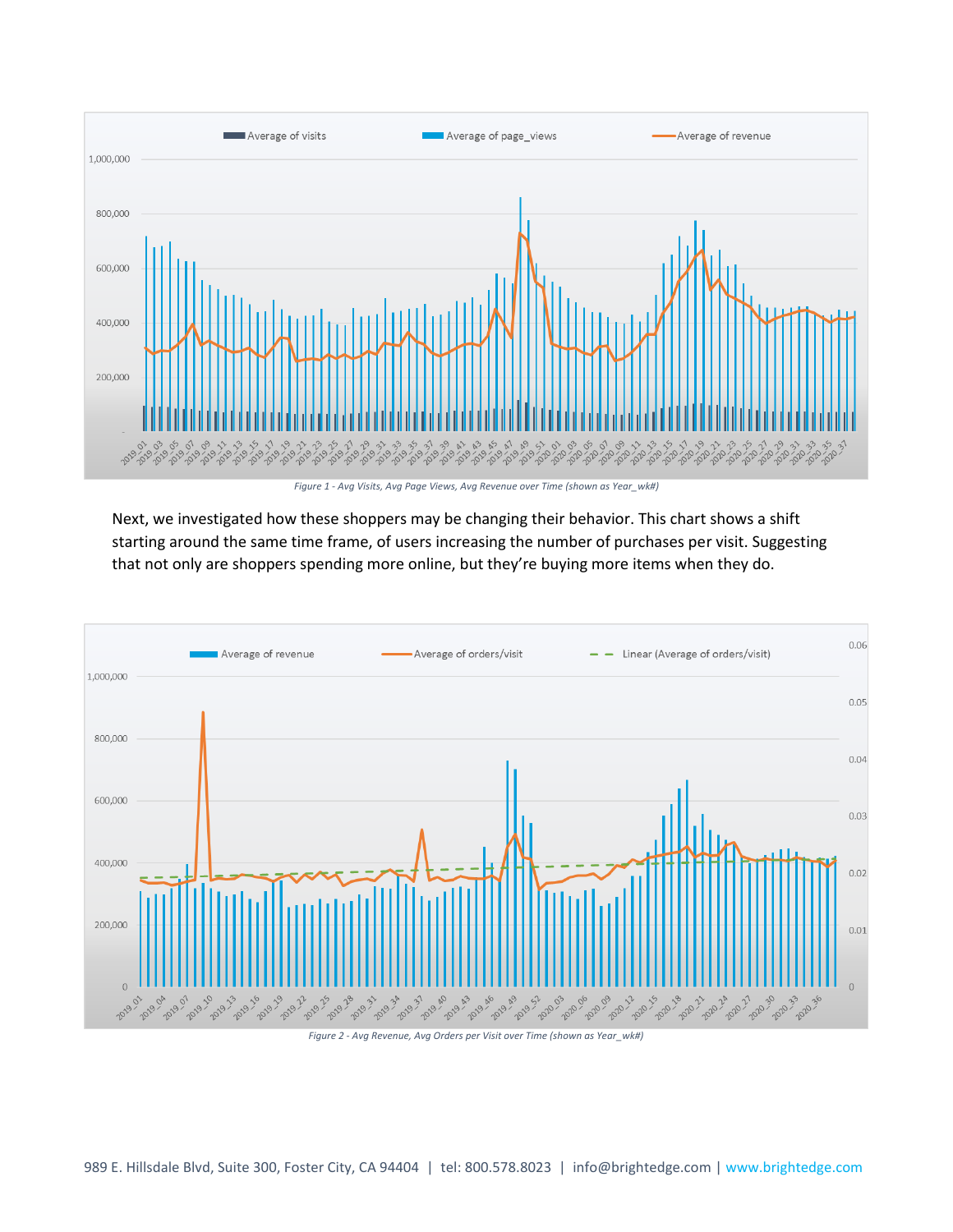

Finally, we observed that while shoppers were placing more orders per visit, the average revenue per order was holding relatively steady if not decreasing.

In summation, our research suggests that shoppers are browsing more frequently which is leading to more purchases and overall revenue, though these purchases are smaller in value.

Here are our hypotheses:

- 1. Shoppers shifted purchasing behaviors online during the first few weeks of the COVID-19 pandemic and are more keenly aware of their budgets – refraining from placing big-ticket purchases online, while stocking up on more essential goods or affordable luxuries.
- 2. Shoppers started buying more frequently online after COVID-19, supplanting offline purchases. This would include the buy-online, pickup-curbside behavior that may include cheaper items that were previously always purchased in-store.

It's highly likely that a mixture of both hypotheses are contributing factors. What we do know is that online shopping behaviors have changed, and shoppers are spending more online than before.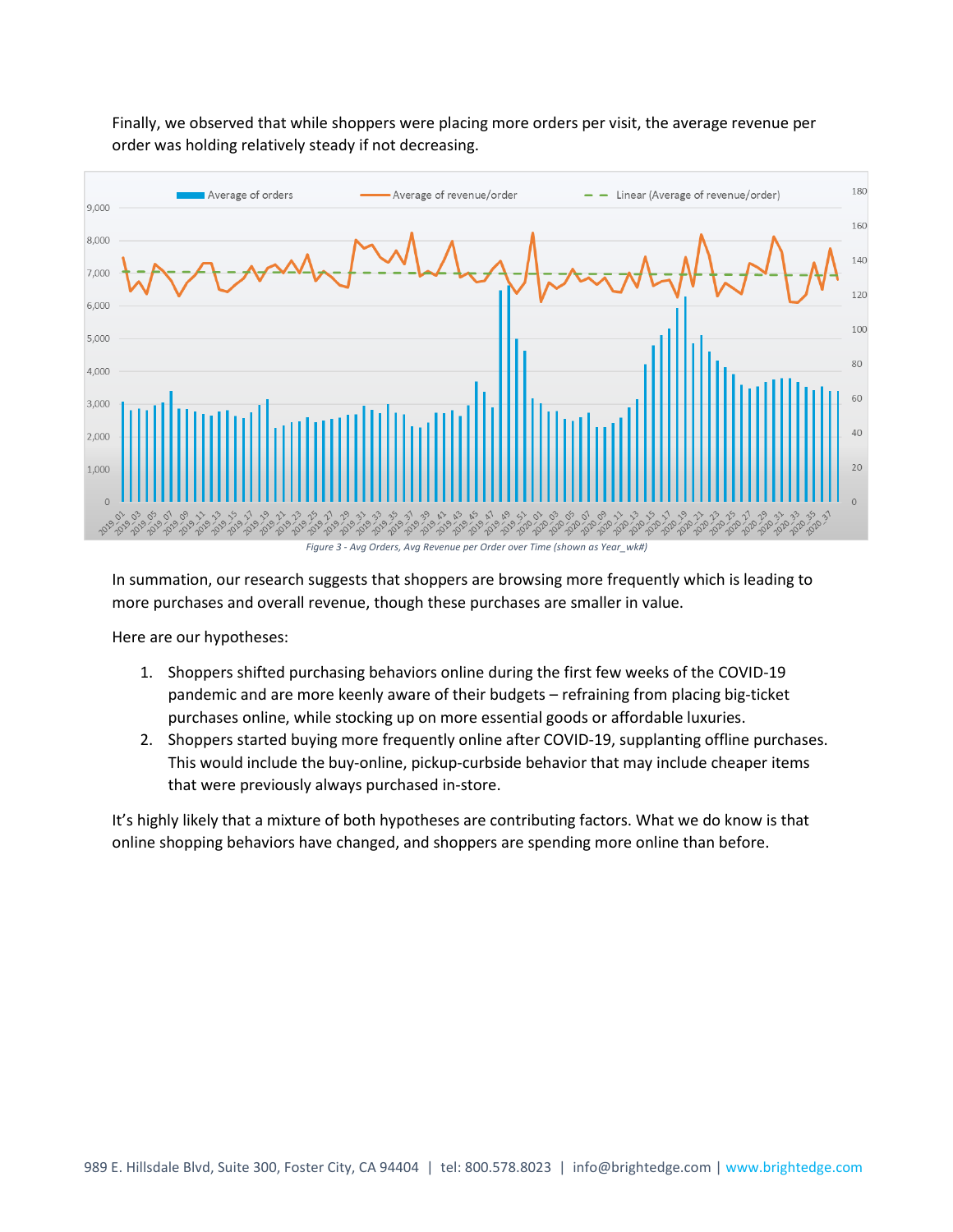## In-Store Shopping: A thing of the past?

Thanks to a limited Back to School season this year, Target is looking t[o extend the holiday season](https://www.marketwatch.com/story/target-talks-christmas-in-july-with-holiday-shopping-announcement-2020-07-27) by starting earlier, in October. Will other retail giants follow suit?

In July, Best Buy, Kohl's and Walmart joined Target in announcing they won't be open on Thanksgiving Day. While it's unclear if leading retailers will be sitting out Black Friday entirely, it's likely to diminish the sales boost big box retailers get during the Thanksgiving weekend. Smaller stores will likely be shifting everything online in an effort to generate sales without relying on traditional foot traffic.

What should you do if your in-store experience is critical to your customer experience? Bring the instore experience online. L'Oreal has had great success with their [virtual try-on experience](https://www.lorealparisusa.com/virtual-try-on/makeup.aspx) for makeup and hair color. Users can experiment with different products from blush to lipliner, testing out a new product or building a complete look.



Moving from the makeup counter to your kitchen counter, another smart use of augmented reality can be seen in [The Home Depot's](https://www.homedepot.com/c/SF_Mobile_Shopping) app. Within the app you can place furniture, rugs, lighting and appliances in your house to see if they match your style or fit your room.

What can you do to bring your in-store experience on-line?

## **Will Cyber Monday be Bigger than Ever?**

Most likely, yes.

With fewer Black Friday customers, self-isolating shoppers will be keenly focused on Cyber Monday deals. There is some expectation that retailers will do their best to meet consumers at desirable price points benefitting both parties.

Additionally, the slower shipping times and inventory issues we've grown accustomed to during the pandemic are only likely to get worse during the holidays. Customers are likely going to be shopping earlier this year as they plan their holidays around shipping dates. This also means fewer last-minute purchases in December as shoppers will want to make sure everything arrives in time for the big day. With that in mind, it's imperative that retailers communicate shipping situations early and often.

66% of shoppers will increase their online purchases this year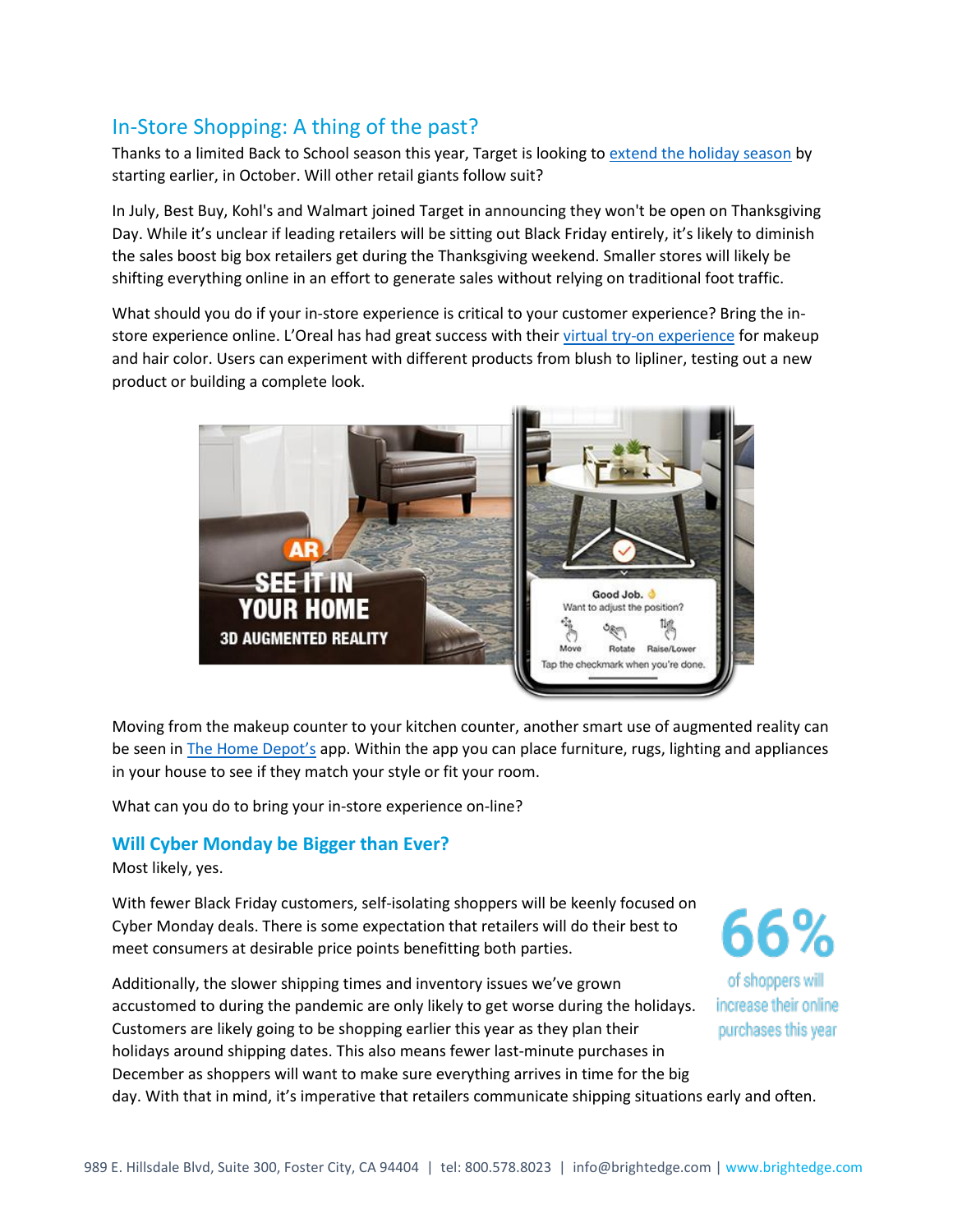Or, get ahead of the issue by focusing sales on products with large inventory. Mitigating supply chain shortages through inventory awareness will be paramount this season as retailers struggle to control demand. Look for ways to expand order size through bundling high-inventory products at deep discounts and build goodwill with your customers by preventing shipping delays due to poor inventory management.



## **Will Spending be Different?**

While unemployment numbers suggest that spending will be certainly be lower than in previous years, the same Radial survey mentioned above found that most consumers plan to spend the same as last year on gifts this holiday season.

At first glance, that may sound contradictory.

This is attributed to the fact that spending in the service sector has seen the biggest drop-off during the pandemic. Spending on [services has dropped 13.3%](https://www.nytimes.com/live/2020/07/30/business/stock-market-today-coronavirus#consumer-spending-plummeted-in-the-second-quarter-but-not-across-the-board) whereas durable and non-durable goods have seen more moderate decreases of 3%. Because of this, there is high confidence that consumers will transition their usual spending away from services and towards goods during the holiday season.

Interestingly, spending has increased on items related t[o motor vehicles and recreation](https://www.bea.gov/sites/default/files/2020-07/gdp2q20_adv.pdf) by over 8%. This may suggest that consumers are focusing on bigger ticket purchases, though our own data shows that this isn't necessarily happening online. With most people self-isolating, new hobbies are filling the gap that travel and casual socializing used to fill. Perhaps there's a long-forgotten pet project sitting in the garage waiting to be restored.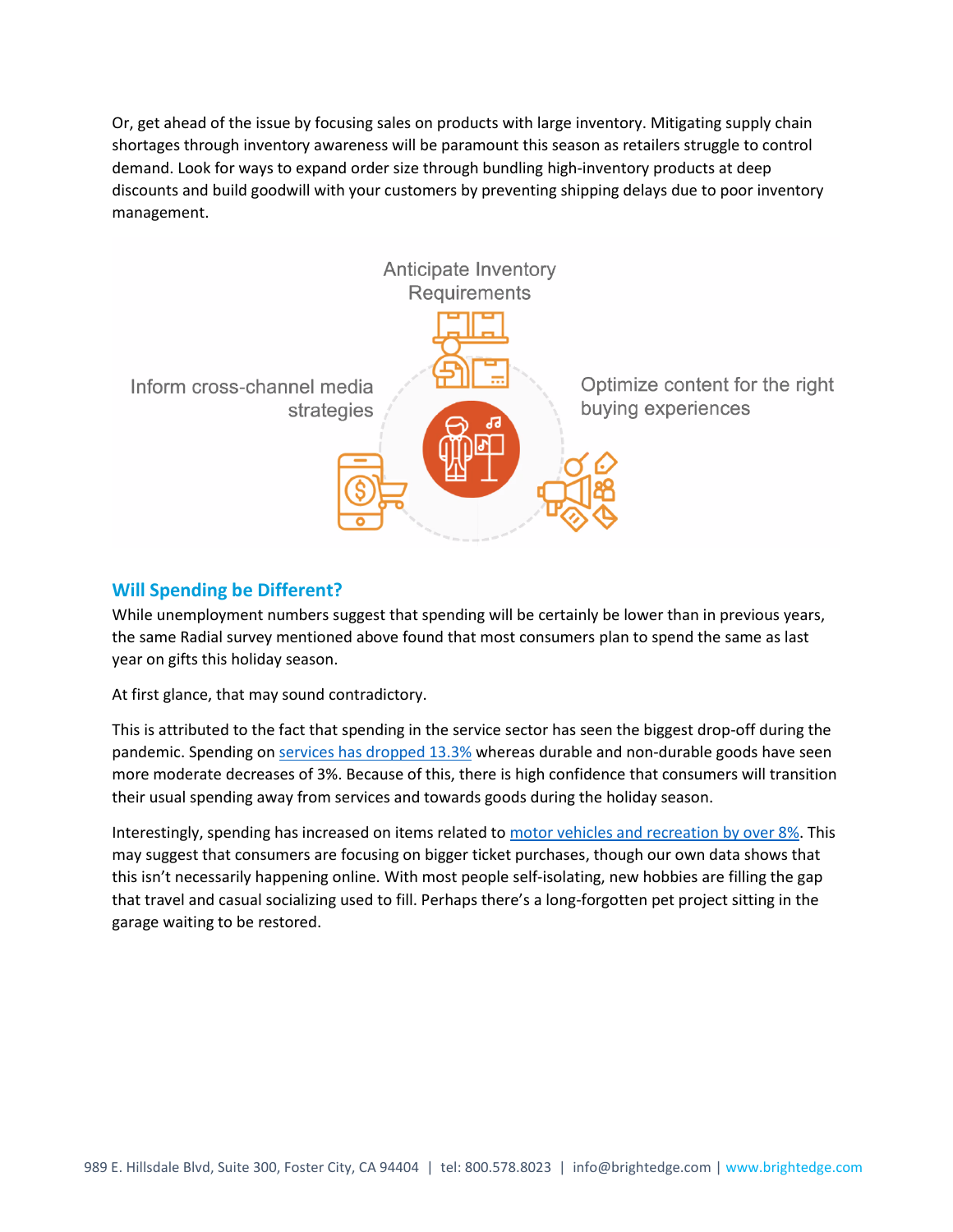## How to Embrace the Shift to Online

An impressive [60% of consumers have been shopping online more often since COVID-19,](https://www.softwareadvice.com/resources/importance-implementing-customer-loyalty-programs/) and of that group, 73% plan to continue after the pandemic. What digital marketers and SEOs have long known is finally coming to fruition: online shopping is convenient and easy. Now the trick is to mak[e SEO](https://www.brightedge.com/blog/importance-seo-e-commerce-and-retail)  [important](https://www.brightedge.com/blog/importance-seo-e-commerce-and-retail) within your organization.

With everyone working remotely, cross-team collaboration and coordination will be dramatically different than in the past. Digital marketers will need to manage campaigns differently and utilizing the BrightEdge enterprise SEO platform will be beneficial to their success.

### **Build a Plan**

As usual, start wit[h Data](https://www.brightedge.com/products/s3/data-cube) Cube to identify key terms that work for your site and discover new keywords to focus on during the holidays. Be sure to evaluate search volume, the level of competition, and semantically related keywords while conducting [keyword research.](https://www.brightedge.com/solutions/keyword-research-prioritization) Save these words as a keyword group to track during the next few months.



Next, look at your main competitors in Data Cube. Get a list of keywords that they rank for and see which ones fit best with your buyer journeys. You can compare this to the list of keywords that you do not rank for by using the Site Comparison tab and Keyword Gap Analysis subtab and remove branded terms. Try to identify terms that provide immediate value for your brand. Be sure to add these keywords to your holiday keyword group or create a new keyword group for targeting your competitors during the holidays.